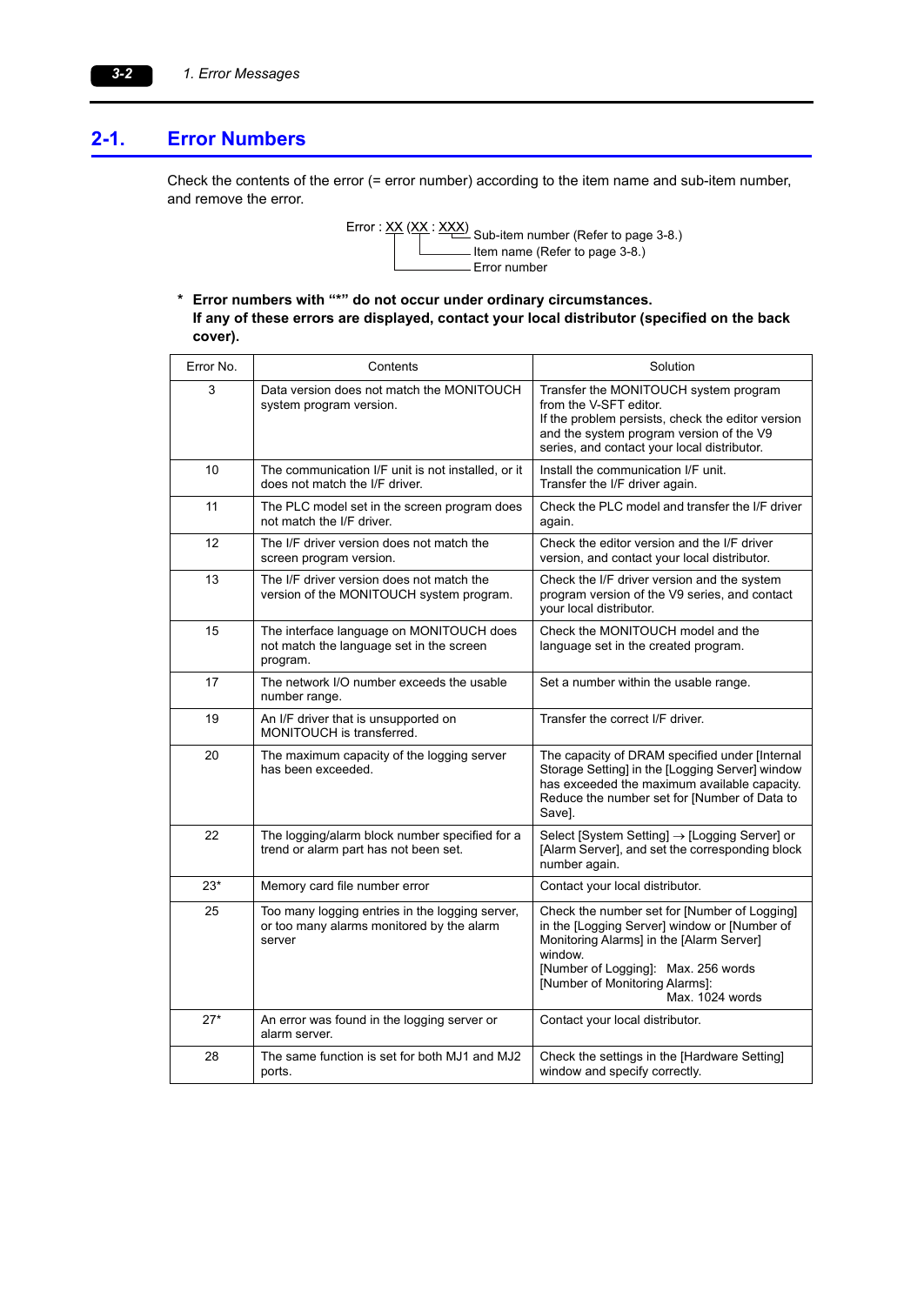| Error No. | Contents                                                                                           | Solution                                                                                                                                                                                                                                                                                                                                                        |
|-----------|----------------------------------------------------------------------------------------------------|-----------------------------------------------------------------------------------------------------------------------------------------------------------------------------------------------------------------------------------------------------------------------------------------------------------------------------------------------------------------|
| 29        | The memory capacity is insufficient.                                                               | Reduce the number set for [Number of Data to<br>Save] under [Internal Storage Setting] or<br>[Number of Monitoring Alarms] in the [Alarm<br>Server] window.<br>Delete the following settings if not necessary.<br>• Multi-link/Multi-link2<br>• Ladder monitor<br>• Connected devices not in use<br>If the problem persists, contact your local<br>distributor. |
| 30        | The number of registered items is too many.                                                        | Reduce the number of items.                                                                                                                                                                                                                                                                                                                                     |
| 31        | The memory capacity for the registered items is<br>insufficient.                                   | Take the following action for the relevant<br>screen.<br>Reduce the number set for [Number of<br>Monitoring Alarms] in the [Alarm server]<br>window.<br>Reduce the number of items placed on the<br>screen.                                                                                                                                                     |
| 32        | The number of items that uses the memory<br>exceeds the available number.                          | Reduce the number of items.                                                                                                                                                                                                                                                                                                                                     |
| 33        | The maximum number of switches and lamps<br>that can be set has been exceeded.                     | The number of switches and lamps placed on<br>the screen has exceeded 4096. Switches and<br>lamps on overlap displays are included in this<br>number.<br>Reduce the number of switches and lamps.                                                                                                                                                               |
| 34        | The items that occupy the memory area exceed<br>the available work memory capacity.                | Reduce the amount of data.                                                                                                                                                                                                                                                                                                                                      |
| $35*$     | Variable length data error                                                                         |                                                                                                                                                                                                                                                                                                                                                                 |
| $36*$     | <b>ITEM</b> error                                                                                  |                                                                                                                                                                                                                                                                                                                                                                 |
| $37*$     | Component ITEM error                                                                               |                                                                                                                                                                                                                                                                                                                                                                 |
| $38*$     | Component error                                                                                    |                                                                                                                                                                                                                                                                                                                                                                 |
| 40*       | Group byte count error                                                                             | Contact your local distributor.                                                                                                                                                                                                                                                                                                                                 |
| $41*$     | Recognition flag error                                                                             |                                                                                                                                                                                                                                                                                                                                                                 |
| 42*       | <b>Function ITEM error</b>                                                                         |                                                                                                                                                                                                                                                                                                                                                                 |
| $43*$     | Function ITEM end error                                                                            |                                                                                                                                                                                                                                                                                                                                                                 |
| 44*       | Group ITEM end error                                                                               |                                                                                                                                                                                                                                                                                                                                                                 |
| 46        | An unavailable device memory address is set or<br>the available device memory range is<br>hebeenxe | Check the device memory setting.<br>For a system with an Ethernet connection,<br>check the settings at [Hardware Setting] $\rightarrow$<br>$\lceil \text{Target Settings} \rceil \rightarrow \lceil \text{PLC Table} \rceil$ .                                                                                                                                  |
| 47        | IDs of the items having setting limitations in the<br>screen library are duplicated on a screen.   | Check the IDs and keep them unique.                                                                                                                                                                                                                                                                                                                             |
| 49*       | Group ITEM error                                                                                   |                                                                                                                                                                                                                                                                                                                                                                 |
| $50*$     | Link ITEM error                                                                                    | Contact your local distributor.                                                                                                                                                                                                                                                                                                                                 |
| $51*$     | Editor ITEM error                                                                                  |                                                                                                                                                                                                                                                                                                                                                                 |
| 52        | The overlap ID is incorrect and must be a value<br>from "0" to "9".                                | Check the overlap ID and set correctly.                                                                                                                                                                                                                                                                                                                         |
| 53        | An overlap library number with no part<br>registered is specified in the call-overlap setting.     | Specify an overlap library number with a part<br>registered.                                                                                                                                                                                                                                                                                                    |
| 55*       | Multi-overlap header error                                                                         |                                                                                                                                                                                                                                                                                                                                                                 |
| $56*$     | Graphic undefined command error                                                                    |                                                                                                                                                                                                                                                                                                                                                                 |
| $57*$     | Graphic ITEM error                                                                                 | Contact your local distributor.                                                                                                                                                                                                                                                                                                                                 |
| $58*$     | Graphic execution error                                                                            |                                                                                                                                                                                                                                                                                                                                                                 |
| $59*$     | Switch function error                                                                              |                                                                                                                                                                                                                                                                                                                                                                 |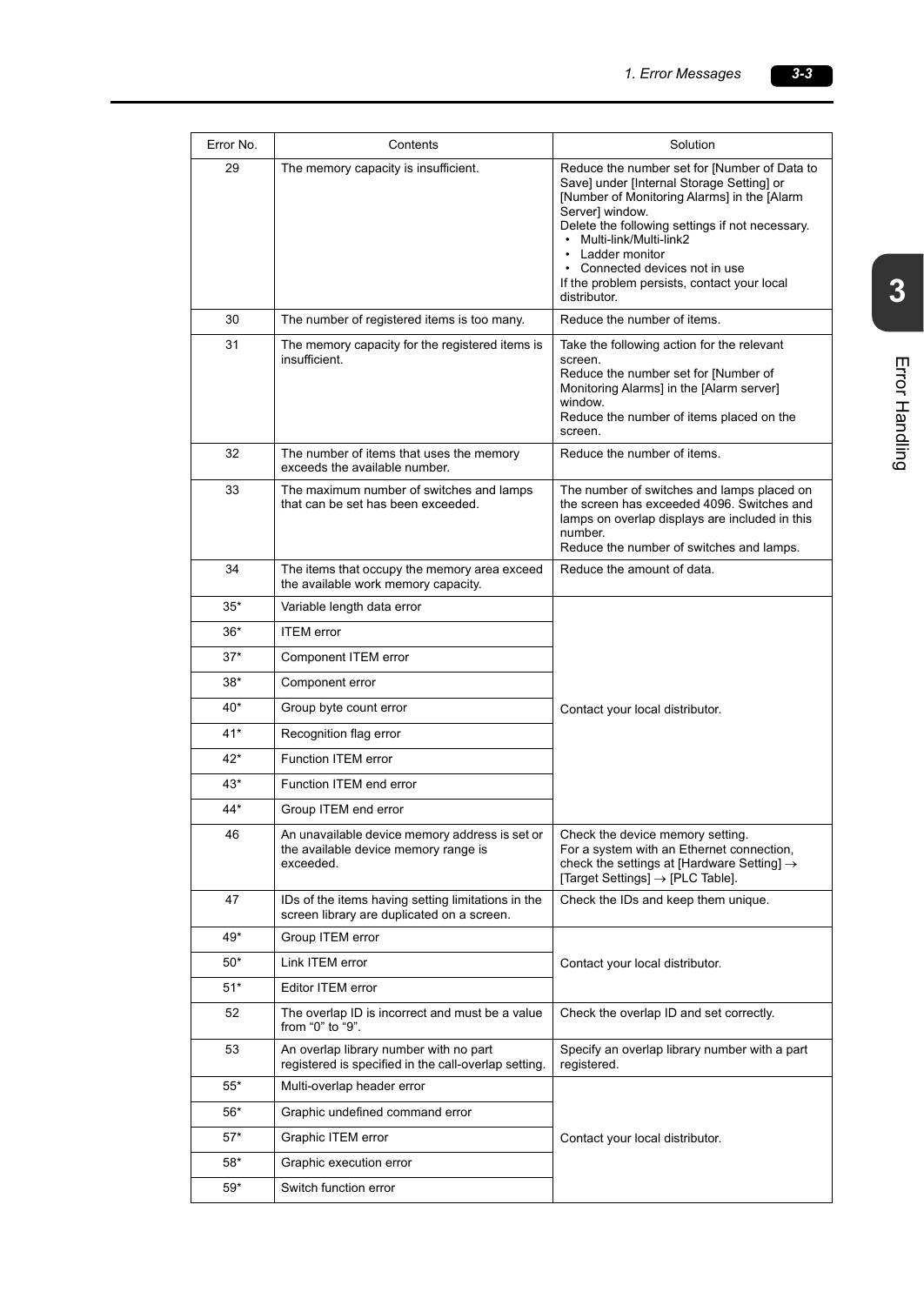| Error No. | Contents                                                                                                                                    | Solution                                                                                                                                                                                                                                                                                                                                                                                                                                                                          |
|-----------|---------------------------------------------------------------------------------------------------------------------------------------------|-----------------------------------------------------------------------------------------------------------------------------------------------------------------------------------------------------------------------------------------------------------------------------------------------------------------------------------------------------------------------------------------------------------------------------------------------------------------------------------|
| 60        | Switch operating area error                                                                                                                 | Reset the switch operating area.                                                                                                                                                                                                                                                                                                                                                                                                                                                  |
| $61*$     | Statistic graph % display No. exceeding                                                                                                     |                                                                                                                                                                                                                                                                                                                                                                                                                                                                                   |
| $62*$     | Multi data exceeding                                                                                                                        | Contact your local distributor.                                                                                                                                                                                                                                                                                                                                                                                                                                                   |
| 63        | The ordinal number for data block selection (a<br>maximum of four) is duplicated.                                                           | Check the ordinal number for data block<br>selection, and set correctly.                                                                                                                                                                                                                                                                                                                                                                                                          |
| $64*$     | Data display element No. error                                                                                                              | Contact your local distributor.                                                                                                                                                                                                                                                                                                                                                                                                                                                   |
| 65        | The scale or graph is not set correctly in the<br>trend part settings.                                                                      | Correct the settings for [Scale Max. Value] and<br>[Scale Min. Value] or [Graph Max. Value] and<br>[Graph Min. Value] in the [Detail] window.                                                                                                                                                                                                                                                                                                                                     |
| 66*       | Internal circle radius is "0".                                                                                                              |                                                                                                                                                                                                                                                                                                                                                                                                                                                                                   |
| $67*$     | The number of points to display is equal to or<br>smaller than zero.                                                                        | Contact your local distributor.                                                                                                                                                                                                                                                                                                                                                                                                                                                   |
| 68        | The display area is insufficient for the area<br>(lines) that is displayed by one bit (bit order<br>alarming).                              | Check the value specified for [Message Lines]<br>in the [Alarm Server] window, and enlarge the<br>display area.                                                                                                                                                                                                                                                                                                                                                                   |
| 69        | A pattern or frame larger than the screen size<br>has been specified.                                                                       | Re-set the pattern or frame.                                                                                                                                                                                                                                                                                                                                                                                                                                                      |
| 70        | Too many columns or lines on the data sheet                                                                                                 | Check the data sheet columns/lines, and set<br>correctly.                                                                                                                                                                                                                                                                                                                                                                                                                         |
| 72        | The setting for real time printing of the alarm<br>part has exceeded the upper limit, or the<br>specified alarm block number is not unique. | There are four or more alarm parts with [Use the<br>real-time printing function] selected. Or, there<br>are two or more alarm parts for which the same<br>[Alarm Block No.] is set with [Use the real-time<br>printing function] selected.<br>Select the [Use the real-time printing function]<br>setting within the limitations. If the problem<br>persists, check the editor version and the<br>system program version of the V9 series, and<br>contact your local distributor. |
| 73        | There are four or more video parts on one<br>screen. (Including the screen library)                                                         | Check the number of video parts and reduce the<br>number.                                                                                                                                                                                                                                                                                                                                                                                                                         |
| 74        | An animation part is placed in the area other<br>than the base screen (screen library, etc.).                                               | Place the animation part on the base screen.                                                                                                                                                                                                                                                                                                                                                                                                                                      |
| 75        | The model selected in the screen program is<br>not consistent.                                                                              | Transfer the system program of the V9 series<br>from the editor.                                                                                                                                                                                                                                                                                                                                                                                                                  |
| $77*$     | Expanded graphic ITEM error                                                                                                                 |                                                                                                                                                                                                                                                                                                                                                                                                                                                                                   |
| 78*       | Expanded function ITEM error                                                                                                                | Contact your local distributor.                                                                                                                                                                                                                                                                                                                                                                                                                                                   |
| 79        | Component parts occupy too much memory<br>capacity.                                                                                         | Reduce the number of component parts.                                                                                                                                                                                                                                                                                                                                                                                                                                             |
| $80*$     | Macro: Undefined command error                                                                                                              | Contact your local distributor.                                                                                                                                                                                                                                                                                                                                                                                                                                                   |
| 81        | Macro: The numbers of FOR and NEXT<br>commands are not the same. FOR-NEXT<br>commands are nested beyond 8 levels.                           | Correct the FOR-NEXT commands.                                                                                                                                                                                                                                                                                                                                                                                                                                                    |
| 82        | Macro: There are two different commands for<br>the same label number.                                                                       | Macro: Re-set the label.                                                                                                                                                                                                                                                                                                                                                                                                                                                          |
| 83        | Macro: There is no destination label for the<br>jump.                                                                                       | Macro: Change or set the destination label.                                                                                                                                                                                                                                                                                                                                                                                                                                       |
| 84*       | Macro: Incorrect use of device memory                                                                                                       | Change the macro command.                                                                                                                                                                                                                                                                                                                                                                                                                                                         |
| $85*$     | Macro: Undefined system call                                                                                                                | Contact your local distributor.                                                                                                                                                                                                                                                                                                                                                                                                                                                   |
| 90        | Unregistered screen library is used.                                                                                                        | Check the screen library number.                                                                                                                                                                                                                                                                                                                                                                                                                                                  |
| 91        | Bitmap data for a switch or lamp is not<br>registered.                                                                                      | Check the following points:<br>No bitmap name is designated.<br>The part size is too large.<br>There is no bitmap file in the [Parts] folder<br>located under [MONITOUCH] $\rightarrow$ [User].                                                                                                                                                                                                                                                                                   |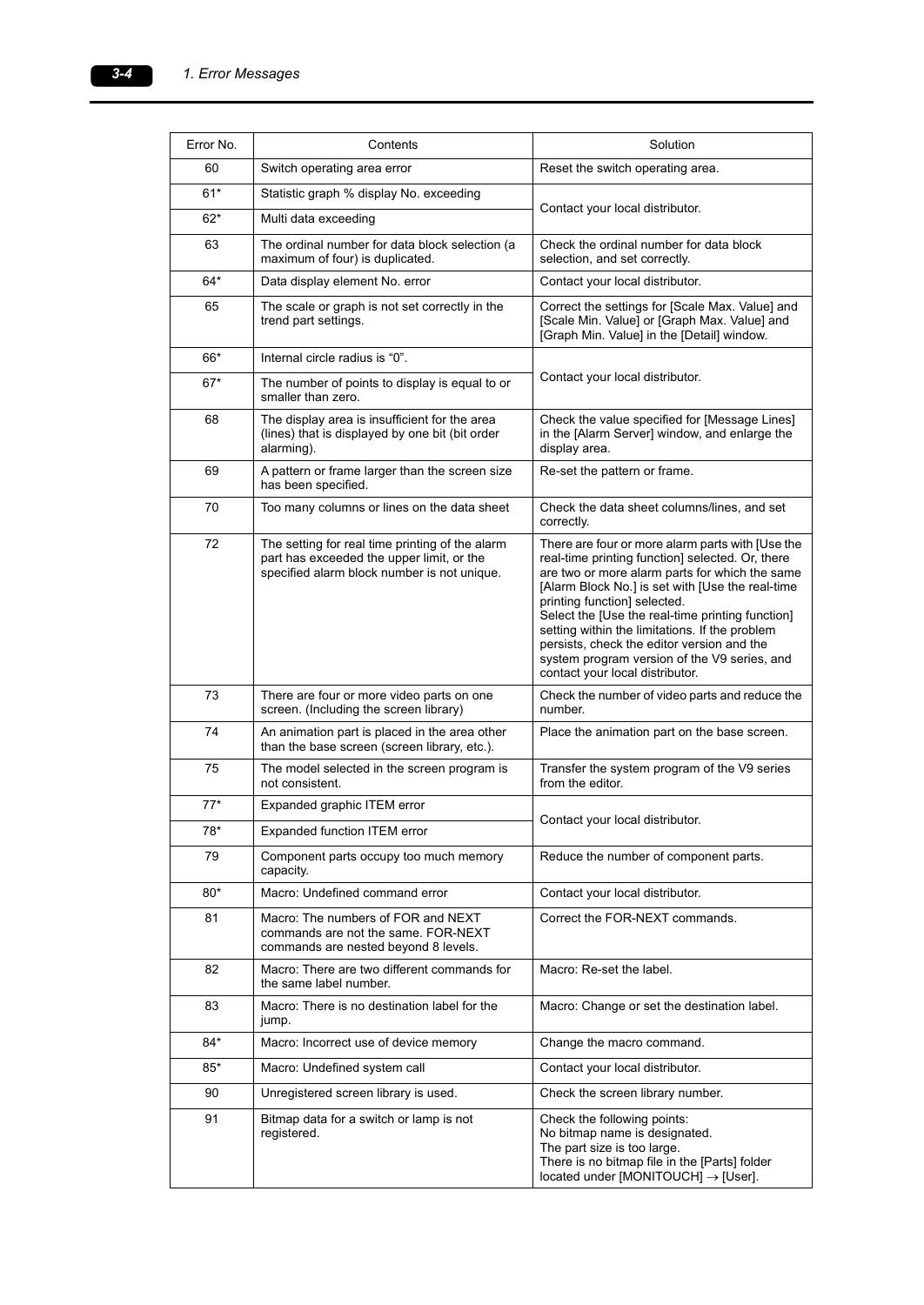| Error No. | Contents                                                                                                              | Solution                                                                                                                                                                  |
|-----------|-----------------------------------------------------------------------------------------------------------------------|---------------------------------------------------------------------------------------------------------------------------------------------------------------------------|
| $92*$     | Multi-language initial display string No. error                                                                       |                                                                                                                                                                           |
| 94        | Multi-language selection string number error                                                                          | Contact your local distributor.                                                                                                                                           |
| 95        | MR400 format table setting: String code error                                                                         | There is an invalid code after "\" in the string.                                                                                                                         |
| 96        | MR400 format table setting: String size error                                                                         | The total size of the string is too large.                                                                                                                                |
| 97        | Multi-language font setting error                                                                                     | Transfer the first language font or screen<br>program again.                                                                                                              |
| 99        | Registration items occupy too much memory<br>capacity.                                                                | Reduce the number of registration items.                                                                                                                                  |
| 100       | Universal serial: GD-80 compatible entry mode<br>is set.                                                              | Deselect [GD-80 Compatible] from the entry<br>mode part.                                                                                                                  |
| 101       | Universal serial: System device memory setting<br>error                                                               | Check whether or not access to the outside of<br>the specified device memory address is<br>attempted, such as by macro indirect<br>designation.                           |
| $102*$    | Connection mode setting error                                                                                         |                                                                                                                                                                           |
| $103*$    | Network I/O size setting error                                                                                        | Contact your local distributor.                                                                                                                                           |
| $104*$    | Network table setting error                                                                                           |                                                                                                                                                                           |
| 120       | The connection port for Multi-link2 does not<br>match the setting for [Connect Port] in the<br>[Multi-link2] window.  | Check the connection port setting in the<br>[Multi-link2] window.                                                                                                         |
| 121       | Multi-link2 station number error. The value for<br>[Local Port No.] or [Total] is out of the range of 1<br>to 4.      | The value for [Local Port No.] or [Total] in the<br>[Multi-link2] window is out of the range of 1 to 4.<br>Set [Local Port No.] or [Total] within the range of<br>1 to 4. |
| 122       | Multi-link program is not registered.                                                                                 |                                                                                                                                                                           |
| 123       | Multi-link2 program is not registered.                                                                                | Transfer the multi-link program.                                                                                                                                          |
| 127       | MONITOUCH does not support the remote<br>desktop window display.                                                      | Check whether MONITOUCH is a model that<br>supports the remote desktop window display. If<br>not, remove the setting.                                                     |
| $130*$    | Ethernet: Network byte error                                                                                          | Contact your local distributor.                                                                                                                                           |
| 131       | Ethernet: The local station number is not set in<br>the table.                                                        | Check the station number in Local mode, and<br>check that it is also set in the network table edit<br>window.                                                             |
| 132       | Ethernet: The connection target is not<br>registered or is different.                                                 | Check the settings in [PLC Table] under<br>[Hardware Setting] $\rightarrow$ [Target Settings].                                                                            |
| 133       | Ethernet: IP address No. error                                                                                        | Check the IP address in the network table edit<br>window.                                                                                                                 |
| 134       | Ethernet: Port No. error                                                                                              | Check the port number setting in the network<br>table edit window.                                                                                                        |
| 135       | FL-net: FL-net data error                                                                                             | Check the FL-net settings in the [Hardware<br>Setting] window.                                                                                                            |
| 136       | IP address setting error: The network table<br>number selected for the local station IP address<br>is not registered. | Check the network table number.                                                                                                                                           |
| 137       | The Ethernet port number of the I/F driver is not<br>unique.                                                          | Set a unique port number for the I/F driver.                                                                                                                              |
| 138       | The remote desktop table is not registered.                                                                           | Register the remote desktop table with the<br>specified number.                                                                                                           |
| 139       | The remote desktop table is not set correctly.                                                                        | Check the remote desktop table settings again.<br>(Check, for example, whether an unregistered<br>remote desktop table number is specified.)                              |
| 140       | The I/F driver version of MONITOUCH does not<br>match the version of the MONITOUCH system<br>program.                 | Check that the MONITOUCH system program<br>version is compatible with the device<br>connected, and if necessary, update the system<br>program.                            |
| $141*$    | Multi-link2 connection is set.                                                                                        | Contact your local distributor.                                                                                                                                           |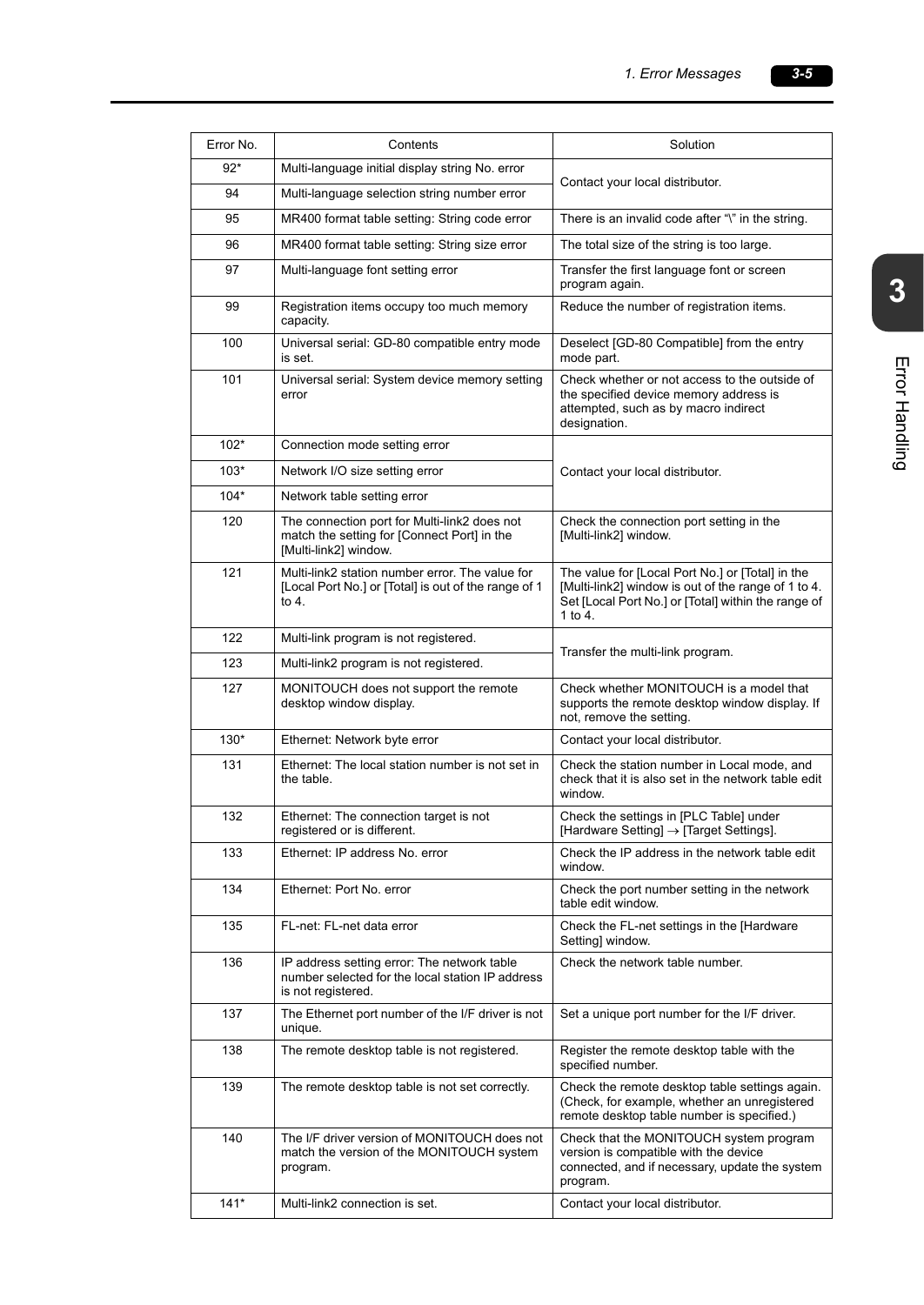| Error No. | Contents                                                                                         | Solution                                                                                                                                                                                                                                                                                                                                                                                                                                                                                                                                                                                                                                                                                                           |
|-----------|--------------------------------------------------------------------------------------------------|--------------------------------------------------------------------------------------------------------------------------------------------------------------------------------------------------------------------------------------------------------------------------------------------------------------------------------------------------------------------------------------------------------------------------------------------------------------------------------------------------------------------------------------------------------------------------------------------------------------------------------------------------------------------------------------------------------------------|
|           |                                                                                                  |                                                                                                                                                                                                                                                                                                                                                                                                                                                                                                                                                                                                                                                                                                                    |
| 142       | I/F driver not registered                                                                        | Transfer the I/F driver.<br>Or check the device memory of the item.                                                                                                                                                                                                                                                                                                                                                                                                                                                                                                                                                                                                                                                |
| 143       | The device memory map number is not set in<br>the [Logging Server] window.                       | Check the device memory map settings, and set<br>correctly.                                                                                                                                                                                                                                                                                                                                                                                                                                                                                                                                                                                                                                                        |
| 145       | The device memory map number set in the<br>[Logging Server] window is not unique.                | Check that the number is not duplicate in the<br>[Logging Server] window, and set correctly.                                                                                                                                                                                                                                                                                                                                                                                                                                                                                                                                                                                                                       |
| 146*      | Device memory map memory setting error                                                           | Contact your local distributor.                                                                                                                                                                                                                                                                                                                                                                                                                                                                                                                                                                                                                                                                                    |
| 150       | The ladder monitor program is not registered.                                                    | Transfer the ladder monitor program.                                                                                                                                                                                                                                                                                                                                                                                                                                                                                                                                                                                                                                                                               |
| 151       | Ladder monitor program: Model setting error                                                      | Check the PLC model of the device connected,<br>and transfer the screen program again.                                                                                                                                                                                                                                                                                                                                                                                                                                                                                                                                                                                                                             |
| 152       | Ladder monitor program: Unsupported<br>language                                                  | Check the MONITOUCH model and the<br>language set in the screen program, and set<br>correctly.                                                                                                                                                                                                                                                                                                                                                                                                                                                                                                                                                                                                                     |
| 155       | FROM data unregistered                                                                           | The "default.dtm" file has not been transferred<br>although the [Use Internal Flash ROM as<br>Back-up Area] checkbox is selected in the<br>$[System Setting] \rightarrow [Unit Setting] \rightarrow [General]$<br>Settings] tab window.<br>As another possibility, no station number table is<br>found although [Yes] is selected for [Use Port<br>Number Table] under [Communication Setting]<br>in the [Hardware Setting] window.<br>When [Yes] is selected for [Use Port Number<br>Table], the capacity of Local mode extended<br>program becomes 66 KB smaller than the case<br>where it is not selected. Check the setting.<br>If the capacity is the same in either case,<br>contact your local distributor. |
| 156       | "Backup area" and "station number table"<br>cannot be used at the same time.                     | [Use Internal Flash ROM as Back-up Area] is<br>selected in the [System Setting] $\rightarrow$ [Unit Setting]<br>$\rightarrow$ [General Settings] tab window although [Yes]<br>is selected for [Use Port Number Table] under<br>[Communication Setting] in the [Hardware<br>Setting] window.<br>It is not possible to use both functions at the<br>same time. Deselect either function, and<br>transfer the screen program again.                                                                                                                                                                                                                                                                                   |
| 157       | There are duplicated station numbers in the<br>station number table.                             | Be sure to set unique numbers when the station<br>number table is changed using the FROM WR<br>macro command.                                                                                                                                                                                                                                                                                                                                                                                                                                                                                                                                                                                                      |
| 158       | The model set for ladder monitor program is not<br>consistent with the one for ladder data.      | Transfer the ladder data of the correct model.                                                                                                                                                                                                                                                                                                                                                                                                                                                                                                                                                                                                                                                                     |
| 159       | PLC ladder data is incorrect.                                                                    | Transfer the ladder data again.                                                                                                                                                                                                                                                                                                                                                                                                                                                                                                                                                                                                                                                                                    |
| 160       | The SRAM area size exceeds the available<br>range.                                               | Check the settings in the [System Setting] $\rightarrow$<br>[Unit Setting] $\rightarrow$ [SRAM/Clock Setting] window.                                                                                                                                                                                                                                                                                                                                                                                                                                                                                                                                                                                              |
| 161       | The SRAM area is not formatted.                                                                  | Format the SRAM area on the SRAM Setting<br>screen in Local mode.<br>Check that the battery voltage does not drop.                                                                                                                                                                                                                                                                                                                                                                                                                                                                                                                                                                                                 |
| 162       | Data in the SRAM area does not match the<br>MONITOUCH system program version.                    | Check the MONITOUCH system program<br>version, and contact your local distributor.                                                                                                                                                                                                                                                                                                                                                                                                                                                                                                                                                                                                                                 |
| 163       | The SRAM/clock setting does not match the<br>SRAM area format.                                   | Format the SRAM area on the SRAM Setting<br>screen in Local mode.                                                                                                                                                                                                                                                                                                                                                                                                                                                                                                                                                                                                                                                  |
| 164       | The simulator program version does not match<br>the MONITOUCH system program version.            | Check the MONITOUCH system program<br>version and the compatible simulator program<br>version.                                                                                                                                                                                                                                                                                                                                                                                                                                                                                                                                                                                                                     |
| 165       | Device memory map data is registered for a<br>model that does not support device memory<br>maps. | Delete the device memory map.                                                                                                                                                                                                                                                                                                                                                                                                                                                                                                                                                                                                                                                                                      |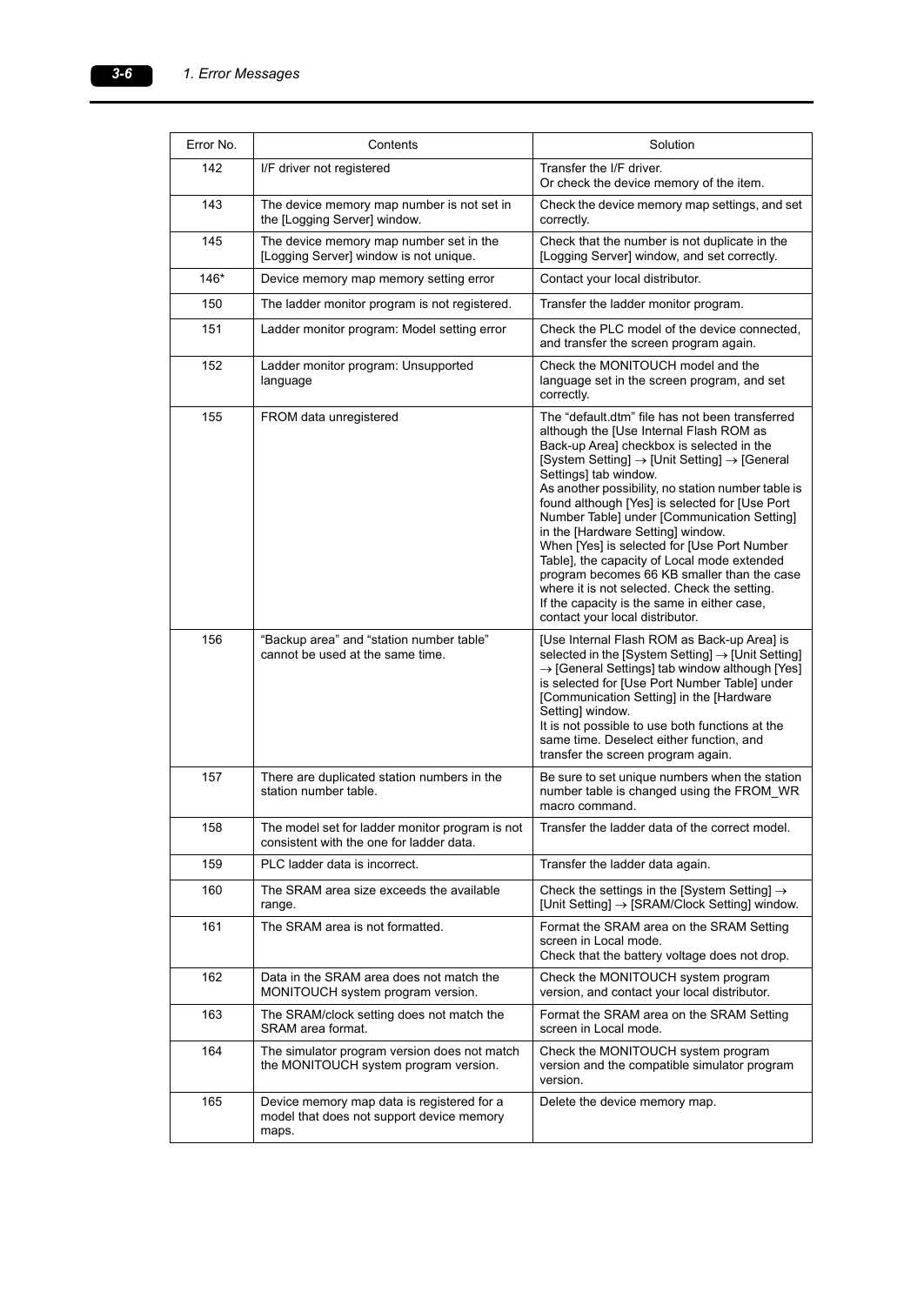| Error No. | Contents                                                                                                                                              | Solution                                                                                                                                                                                                              |
|-----------|-------------------------------------------------------------------------------------------------------------------------------------------------------|-----------------------------------------------------------------------------------------------------------------------------------------------------------------------------------------------------------------------|
| 166       | The function set for the serial port is duplicated.                                                                                                   | Error: $166$ (Header: x)<br>Sub-item number                                                                                                                                                                           |
|           |                                                                                                                                                       | The sub-item number denotes the ports as<br>shown below:<br>0: CN1<br>1: MJ1<br>2: MJ2<br>Specify a unique function (simulator, etc.) for<br>each port.                                                               |
| 174       | The I/F driver that does not support ladder<br>communication is set.                                                                                  | Check that the I/F driver supports ladder<br>communication.                                                                                                                                                           |
| 183       | The printer model is not correctly set.                                                                                                               | Transfer the printer driver suitable for the model<br>set in the screen program.                                                                                                                                      |
| 184       | Printer driver is not found.                                                                                                                          | Transfer the printer driver.                                                                                                                                                                                          |
| 187       | Periodical writing or synchronized writing is set<br>in the device memory map number specified in<br>the [Logging Server] window.                     | Check the data in the device memory map.                                                                                                                                                                              |
| 188       | The same device memory address is specified<br>for writing in the device memory map number<br>set with periodical writing or synchronized<br>writing. | Check the data in the device memory map.                                                                                                                                                                              |
| 189       | The Japanese conversion program is not<br>registered in MONITOUCH.                                                                                    | Transfer the Japanese conversion program.                                                                                                                                                                             |
| $192*$    | I/F driver setting error                                                                                                                              |                                                                                                                                                                                                                       |
| $193*$    | The common data sheet setting is not<br>registered.                                                                                                   | Contact your local distributor.                                                                                                                                                                                       |
| $194*$    | The memory card setting is not registered.                                                                                                            |                                                                                                                                                                                                                       |
| $195*$    | V-I/O input/output device memory is not<br>registered.                                                                                                |                                                                                                                                                                                                                       |
| 196       | Data stored in the storage device is different.                                                                                                       | This error may be relevant to the operation for<br>storing data (screen, 3D parts, etc.) in a storage<br>device.<br>Connect a storage device in which data has<br>been stored correctly using the storage<br>manager. |
| 199       | Multiple functions are assigned to the USB port.                                                                                                      | Multiple functions are assigned to the USB-B<br>port. Use the USB-B port only for any of the<br>following functions: USB simulator, PictBridge<br>printer, or USB ladder communication function.                      |
| 201*      | Total byte count error                                                                                                                                | Contact your local distributor.                                                                                                                                                                                       |
| 207       | No video unit is installed.                                                                                                                           | Install an option unit "GUR-00", "GUR-04", or<br>"GUR-10".                                                                                                                                                            |

name specification method.

Setting screen in Local mode.

306 The SRAM area is corrupt. Forcibly format the SRAM area from the SRAM

The capacity of DRAM specified under [Internal Storage Setting] in the [Alarm Server] window has exceeded the maximum available capacity. Reduce the number set for [Number of Monitoring Alarms] or [Number of Data to Save].

302 The maximum capacity of the alarm server has

been exceeded.

|        |                                                                                                                                                       | The sub-item number denotes the ports as<br>shown below:<br>0: CN1<br>1: MJ1<br>2: MJ2<br>Specify a unique function (simulator, etc.) for<br>each port.                                                               |
|--------|-------------------------------------------------------------------------------------------------------------------------------------------------------|-----------------------------------------------------------------------------------------------------------------------------------------------------------------------------------------------------------------------|
| 174    | The I/F driver that does not support ladder<br>communication is set.                                                                                  | Check that the I/F driver supports ladder<br>communication.                                                                                                                                                           |
| 183    | The printer model is not correctly set.                                                                                                               | Transfer the printer driver suitable for the model<br>set in the screen program.                                                                                                                                      |
| 184    | Printer driver is not found.                                                                                                                          | Transfer the printer driver.                                                                                                                                                                                          |
| 187    | Periodical writing or synchronized writing is set<br>in the device memory map number specified in<br>the [Logging Server] window.                     | Check the data in the device memory map.                                                                                                                                                                              |
| 188    | The same device memory address is specified<br>for writing in the device memory map number<br>set with periodical writing or synchronized<br>writing. | Check the data in the device memory map.                                                                                                                                                                              |
| 189    | The Japanese conversion program is not<br>registered in MONITOUCH.                                                                                    | Transfer the Japanese conversion program.                                                                                                                                                                             |
| 192*   | I/F driver setting error                                                                                                                              |                                                                                                                                                                                                                       |
| 193*   | The common data sheet setting is not<br>registered.                                                                                                   |                                                                                                                                                                                                                       |
| $194*$ | The memory card setting is not registered.                                                                                                            | Contact your local distributor.                                                                                                                                                                                       |
| 195*   | V-I/O input/output device memory is not<br>registered.                                                                                                |                                                                                                                                                                                                                       |
| 196    | Data stored in the storage device is different.                                                                                                       | This error may be relevant to the operation for<br>storing data (screen, 3D parts, etc.) in a storage<br>device.<br>Connect a storage device in which data has<br>been stored correctly using the storage<br>manager. |
| 199    | Multiple functions are assigned to the USB port.                                                                                                      | Multiple functions are assigned to the USB-B<br>port. Use the USB-B port only for any of the<br>following functions: USB simulator, PictBridge<br>printer, or USB ladder communication function.                      |
| 201*   | Total byte count error                                                                                                                                | Contact your local distributor.                                                                                                                                                                                       |
| 207    | No video unit is installed.                                                                                                                           | Install an option unit "GUR-00", "GUR-04", or<br>"GUR-10".                                                                                                                                                            |
| 209    | PLC ladder data is not registered.                                                                                                                    | Transfer the ladder data.                                                                                                                                                                                             |
| 216    | A data sheet includes an item that cannot be<br>printed.                                                                                              | Recheck the data sheet screen. Remove the<br>unusable item.                                                                                                                                                           |
| 217    | The source voltage of the touch panel does not<br>conform to the specifications.                                                                      | Check the source voltage. For details on the<br>power source specifications, refer to the V9<br>Series Hardware Specifications manual.                                                                                |
| 301    | Recipe setting error                                                                                                                                  | Check the recipe settings.<br>The specified value is outside the permissible<br>range, or there is a problem with the record                                                                                          |